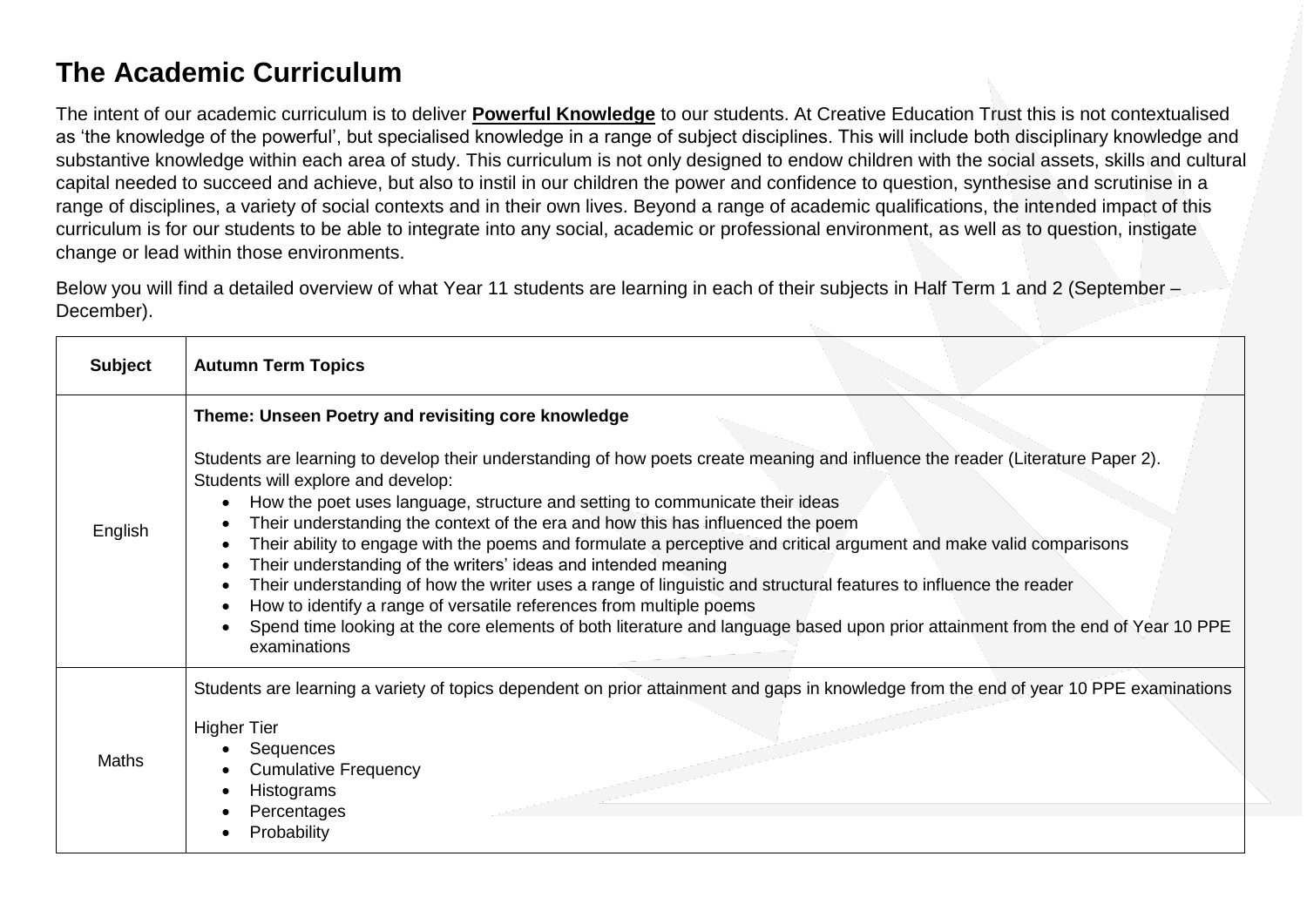|         | <b>Foundation Tier</b><br><b>Manipulating Algebra</b><br>Averages<br>Ratio<br>Sequences                                                                                                                                                                                                                                                                                                                                                                                                                                                                                                                                                                                                                                                                                                                                                                                                                                                                                                                                                                                                                                                                                                                                        |
|---------|--------------------------------------------------------------------------------------------------------------------------------------------------------------------------------------------------------------------------------------------------------------------------------------------------------------------------------------------------------------------------------------------------------------------------------------------------------------------------------------------------------------------------------------------------------------------------------------------------------------------------------------------------------------------------------------------------------------------------------------------------------------------------------------------------------------------------------------------------------------------------------------------------------------------------------------------------------------------------------------------------------------------------------------------------------------------------------------------------------------------------------------------------------------------------------------------------------------------------------|
| Science | Students will study the following<br><b>Biology: Bioenergetics; Respiration</b><br>Both animals and plants use this oxygen to oxidise food in a process called aerobic respiration which transfers the energy that the organism<br>needs to perform its functions. Conversely, anaerobic respiration does not require oxygen to transfer energy. During vigorous exercise the<br>human body is unable to supply the cells with sufficient oxygen and it switches to anaerobic respiration. This process will supply energy but<br>also causes the build-up of lactic acid in muscles which causes fatigue.<br><b>Bioenergetics; Photosynthesis</b><br>How plants harness the Sun's energy in photosynthesis in order to make food. This process of photosynthesis liberates oxygen which has                                                                                                                                                                                                                                                                                                                                                                                                                                   |
|         | built up over millions of years in the Earth's atmosphere.<br><b>Control- Homeostasis and response</b><br>That cells in the body can only survive within narrow physical and chemical limits. They require a constant temperature and pH as well as<br>a constant supply of dissolved food and water. In order to do this the body requires control systems (nervous and hormonal) that constantly<br>monitor and adjust the composition of the blood and tissues. These control systems include receptors which sense changes and effectors<br>that bring about a response. The structure of the nervous system explains how it can bring about fast responses called reflex actions. The<br>hormonal system usually brings about much slower changes by glands secreting hormones that travel in the bloodstream to target organs.<br>Hormonal coordination is particularly important in reproduction since it controls the menstrual cycle. The role of hormones in reproduction<br>has allowed scientists to develop not only contraceptive drugs but also drugs which can increase fertility.<br>Triple Science - how hormones control plants and how they can be used commercially to improve yield<br><b>Chemistry:</b> |
|         | <b>Rates and Equilibrium</b><br>Chemical reactions can occur at vastly different rates. Whilst the reactivity of chemicals is a significant factor in how fast chemical reactions<br>proceed, there are many variables that can be manipulated in order to speed them up or slow them down. Chemical reactions may also be<br>reversible and therefore the effect of different variables needs to be established in order to identify how to maximise the yield of desired<br>product. Understanding energy changes that accompany chemical reactions is important for this process. In industry, chemists and chemical<br>engineers determine the effect of different variables on reaction rate and yield of product. Whilst there may be compromises to be made,<br>they carry out optimisation processes to ensure that enough product is produced within a sufficient time, and in an energy-efficient way.<br><b>Crude Oil and Fuels, Polymers (Triple only)</b><br><b>Crude Oil</b><br>Students are learning that the chemistry of carbon compounds is so important that it forms a separate branch of chemistry. A great variety                                                                                       |
|         | of carbon compounds is possible because carbon atoms can form chains and rings linked by C-C bonds. This branch of chemistry gets its                                                                                                                                                                                                                                                                                                                                                                                                                                                                                                                                                                                                                                                                                                                                                                                                                                                                                                                                                                                                                                                                                          |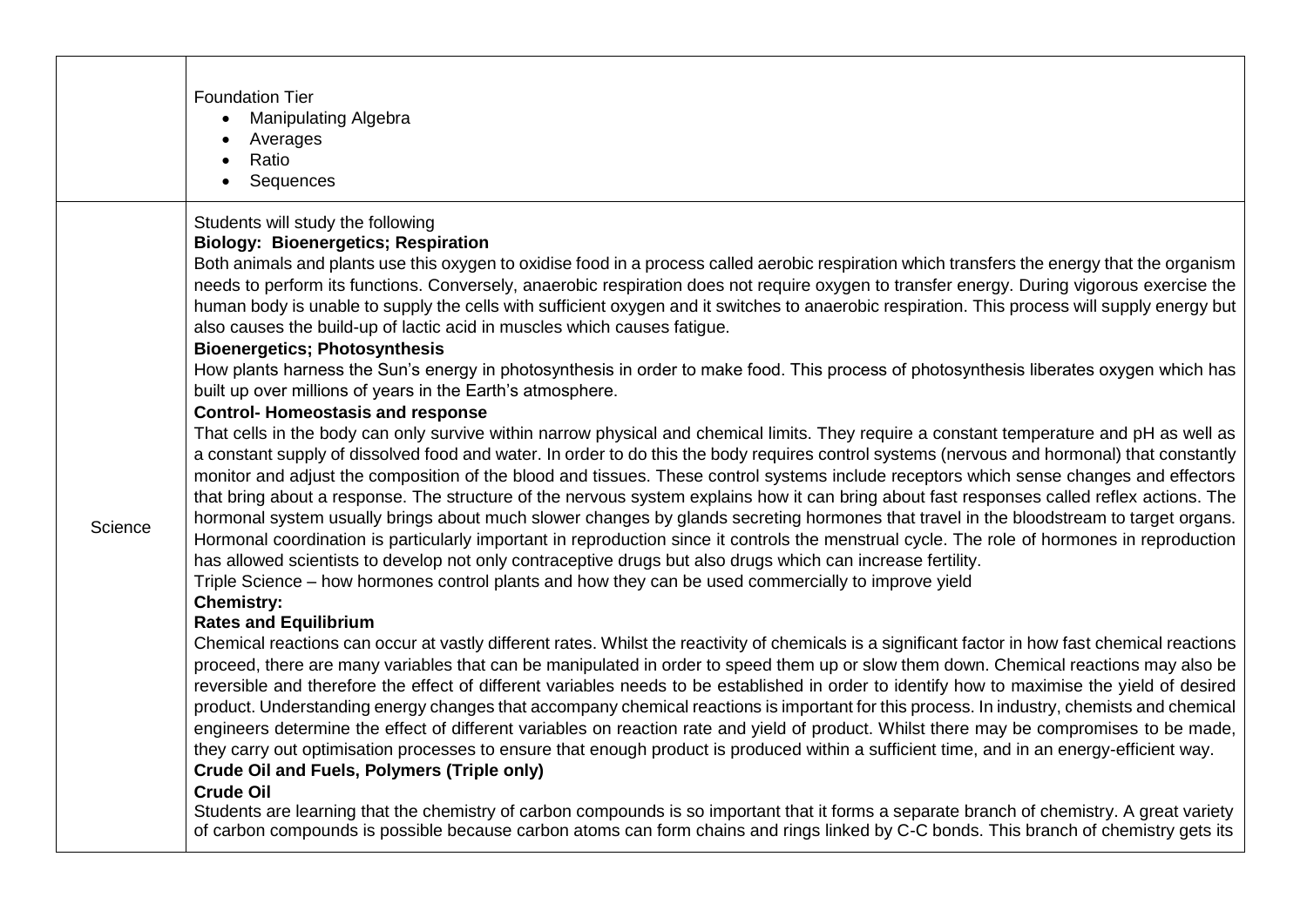|         | name from the fact that the main sources of organic compounds are living, or once-living materials from plants and animals. These<br>sources include fossil fuels which are a major source of feedstock for the petrochemical industry. Chemists are able to take organic<br>molecules and modify them in many ways to make new and useful materials such as polymers, pharmaceuticals, perfumes and<br>flavourings, dyes and detergents.<br>(Triple only): |
|---------|-------------------------------------------------------------------------------------------------------------------------------------------------------------------------------------------------------------------------------------------------------------------------------------------------------------------------------------------------------------------------------------------------------------------------------------------------------------|
|         | Students will be able to explain how the organic products of fractional distillation and cracking are converted into compounds which<br>contain different functional groups. Organic molecules, such as alkenes, alcohols and carboxylic acids, undergo a series of chemical<br>reactions in order to make new and useful materials such as polymers, pharmaceuticals, perfumes, flavourings, dyes and detergents.                                          |
|         | <b>Physics: Forces and Motion</b><br>Understand how forces interact in a wide range of contexts, referring to interaction pairs.                                                                                                                                                                                                                                                                                                                            |
|         | Know the connection between weight, mass and gravity including how to use the equation.                                                                                                                                                                                                                                                                                                                                                                     |
|         | Draw freebody diagrams to show resultant force and vector diagrams (HT) to illustrate resolution of forces.<br>Know how to calculate work done                                                                                                                                                                                                                                                                                                              |
|         | Know that the extension of an object is proportional to the force applied until elastic limit                                                                                                                                                                                                                                                                                                                                                               |
|         | Know how to calculate the energy stored in a stretched object.                                                                                                                                                                                                                                                                                                                                                                                              |
|         | (Triple) Know how to calculate moments and the effects of levers and gear systems                                                                                                                                                                                                                                                                                                                                                                           |
|         | Know how to calculate pressure in a fluid and its effects, to include atmospheric pressure                                                                                                                                                                                                                                                                                                                                                                  |
|         | Know how to describe motion using distance and displacement. Understand the difference between scalar and vector quantities.<br>Recall and use the speed equation, calculating average speed for non-uniform motion and understanding the difference between speed<br>and velocity                                                                                                                                                                          |
|         | Draw distance time graphs and use them to determine speed, using tangents if appropriate.                                                                                                                                                                                                                                                                                                                                                                   |
|         | Recall and apply the equation to calculate acceleration and find acceleration using velocity time graphs. Calculate distance travelled using<br>velocity time graphs.                                                                                                                                                                                                                                                                                       |
|         | Know how Newtons Laws of Motion are applied                                                                                                                                                                                                                                                                                                                                                                                                                 |
|         | Know how a variety of factors affect stopping distance, thinking distance and braking distance<br>(Triple) know how to interpret graphs relating to stopping distances<br>Know how to practically calculate reaction times                                                                                                                                                                                                                                  |
|         | Recall and apply the equation for momentum and know the principle of conservation of momentum                                                                                                                                                                                                                                                                                                                                                               |
|         | (Triple) know how changes in momentum affect safety and how a variety of safety features affect the rate of change of momentum, using<br>equations to calculate momentum                                                                                                                                                                                                                                                                                    |
|         | Edexcel: https://qualifications.pearson.com/content/dam/pdf/GCSE/History/2016/specification-and-sample-assessments/gcse-9-<br>1-history-specification.pdf                                                                                                                                                                                                                                                                                                   |
| History | Paper 1 topic: Medicine through time<br>The British sector of the Western Front, 1914-18: injuries, treatment and the trenches.                                                                                                                                                                                                                                                                                                                             |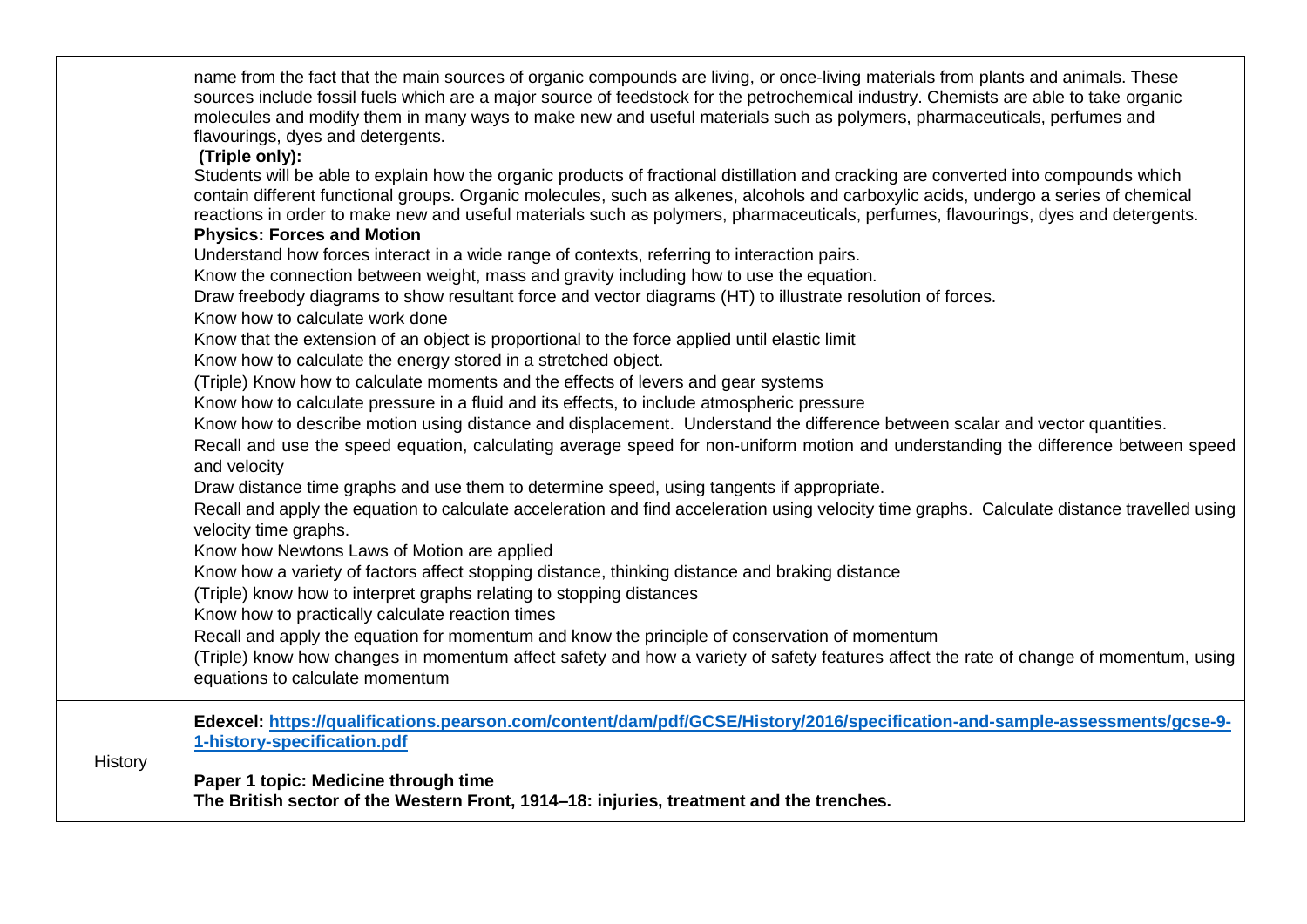|           | The historic environment- examines the relationship between a place and historical events and developments. Much of the content<br>is linked to the thematic study of medicine through time, but additionally some of the content focuses on the context of the Western<br>Front.                                                                                                                                                                                                                                                                                                                                                                                                                                                                                                                                                                                                                                                                                                                                                                                                                                                                                                                                                                                                                                                                                                                                                                                         |
|-----------|---------------------------------------------------------------------------------------------------------------------------------------------------------------------------------------------------------------------------------------------------------------------------------------------------------------------------------------------------------------------------------------------------------------------------------------------------------------------------------------------------------------------------------------------------------------------------------------------------------------------------------------------------------------------------------------------------------------------------------------------------------------------------------------------------------------------------------------------------------------------------------------------------------------------------------------------------------------------------------------------------------------------------------------------------------------------------------------------------------------------------------------------------------------------------------------------------------------------------------------------------------------------------------------------------------------------------------------------------------------------------------------------------------------------------------------------------------------------------|
|           | Key skills- Evaluation of the usefulness of different types of sources for specific enquiries. Framing of questions relevant to the<br>$\bullet$<br>pursuit of a specific enquiry. Selection of appropriate sources for specific investigations.<br>The context of the British sector of Western Front and the theatre of war in Flanders and northern France. The trench system and<br>$\bullet$<br>the use of mines at Hill 60 near Ypres and the expansion of tunnels, caves and quarries at Arras. Significance for medical<br>treatment of the nature of the terrain and problems of the transport and communications infrastructure. Conditions requiring<br>medical treatment on the Western Front, including the problems of ill health arising from the trench environment. The nature of<br>wounds and the problems of infection and increased numbers of head injuries. The effects of gas attacks. The work of the RAMC<br>and FANY. The system of transport and the evacuation route. The underground hospital at Arras. The significance of the Western<br>Front for experiments in surgery and medicine: new techniques in the treatment of wounds and infection, the Thomas splint,<br>mobile x-ray units and blood banks. Knowledge of national and local sources relevant to the period and issue, e.g., army records,<br>national newspapers, government reports, medical articles, personal accounts, photographs, hospital records, army statistics. |
|           | Paper 3 topic: Weimar and Nazi Germany, 1918-39<br>Key skills- Causation, analysis and evaluation of contemporary sources and later interpretations and reasons why interpretations may<br>differ.                                                                                                                                                                                                                                                                                                                                                                                                                                                                                                                                                                                                                                                                                                                                                                                                                                                                                                                                                                                                                                                                                                                                                                                                                                                                        |
|           | The legacy of the First World War. The abdication of the Kaiser, the armistice and revolution, 1918–19. The setting up of the<br>$\bullet$<br>Weimar Republic and the strengths and weaknesses of the new Constitution. The early challenges to the Weimar Republic, 1919–<br>23 Reasons for the early unpopularity of the Republic, including the 'stab in the back' theory and the key terms of the Treaty of<br>Versailles. Challenges to the Republic from Left and Right: Spartacists, Freikorps, the Kapp Putsch. The challenges of 1923:<br>hyperinflation; the reasons for, and effects of, the French occupation of the Ruhr. The recovery of the Republic, 1924–29- reasons<br>for economic recovery, including the work of Stresemann, the Rentenmark, the Dawes and Young Plans and American loans and<br>investment. The impact on domestic policies of Stresemann's achievements abroad: the Locarno Pact, joining the League of<br>Nations and the Kellogg-Briand Pact. Changes in society, 1924-29- changes in the standard of living, including wages, housing,<br>unemployment insurance. Changes in the position of women in work, politics and leisure. Cultural changes: developments in<br>architecture, art and the cinema.                                                                                                                                                                                                                        |
|           | Hitler's early career: joining the German Workers' Party and setting up the Nazi Party, 1919–20. The early growth and features of<br>the Party. The Twenty-Five Point Programme. The role of the SA. The reasons for, events and consequences of the Munich<br>Putsch. Reasons for limited support for the Nazi Party, 1924–28. Party reorganisation and Mein Kampf. The Bamberg Conference<br>of 1926.                                                                                                                                                                                                                                                                                                                                                                                                                                                                                                                                                                                                                                                                                                                                                                                                                                                                                                                                                                                                                                                                   |
| Geography | Half Term 1: Paper 2: The Changing Economic World<br>Students will learn that there are global variations in economic development and quality of life.<br>They will explore the different strategies for reducing the development gap. Students will explore:                                                                                                                                                                                                                                                                                                                                                                                                                                                                                                                                                                                                                                                                                                                                                                                                                                                                                                                                                                                                                                                                                                                                                                                                             |
|           | Development indicators (economic and social) and their use/usefulness.                                                                                                                                                                                                                                                                                                                                                                                                                                                                                                                                                                                                                                                                                                                                                                                                                                                                                                                                                                                                                                                                                                                                                                                                                                                                                                                                                                                                    |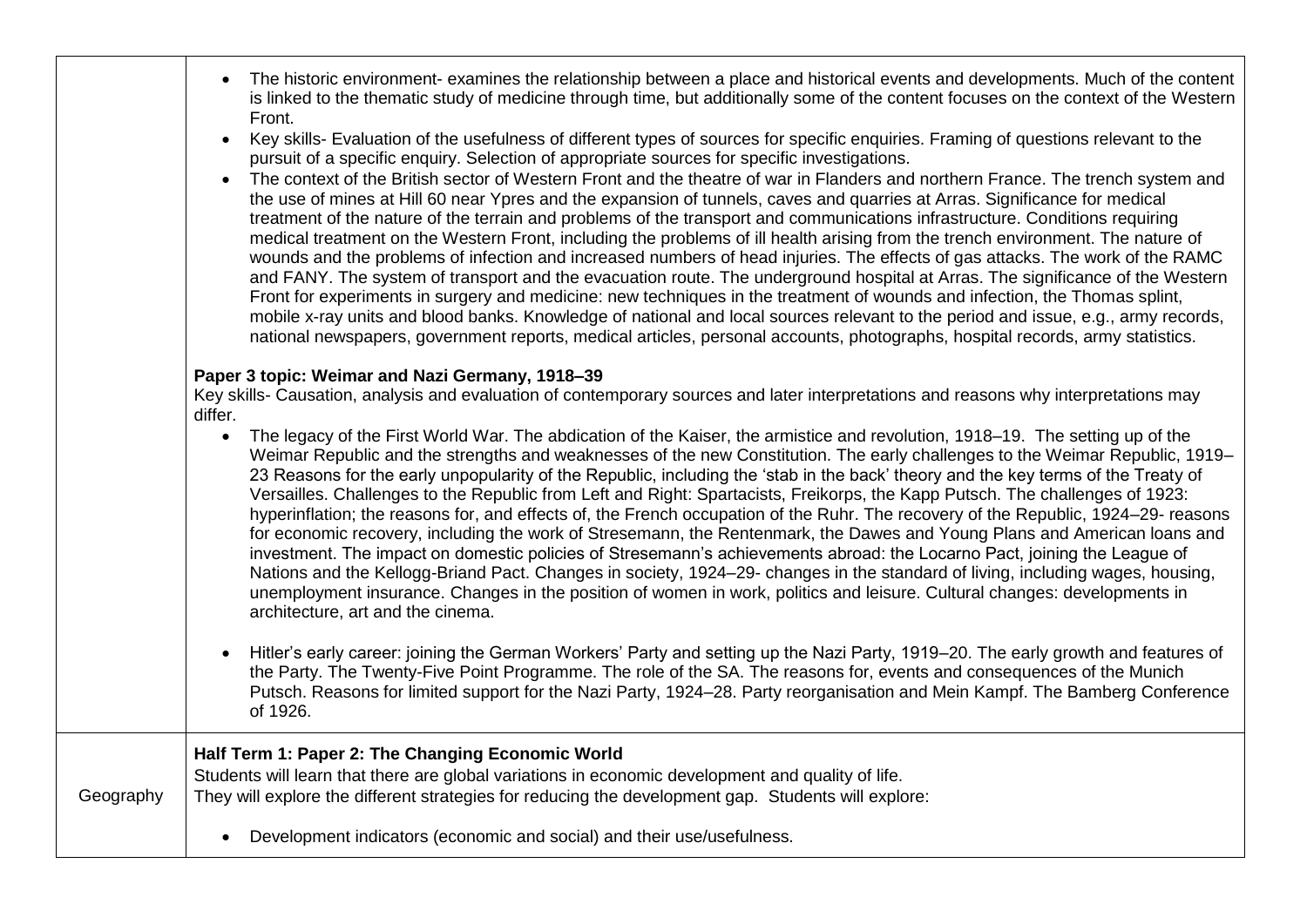|             | DTM (Demographic Transition Model)<br>$\bullet$<br>Causes and consequences of uneven development.<br>Disparities between global health and wealth.<br>Solutions to uneven development.<br>Tourism as a way of closing the development gap.<br>Case study of LIC/NEE (Low Income Countries/Newly Emerging Economies) - Industrial development and TNCs (Transnational<br>Corporations) - social, economic and environmental change.                                                                                                                                                                    |
|-------------|-------------------------------------------------------------------------------------------------------------------------------------------------------------------------------------------------------------------------------------------------------------------------------------------------------------------------------------------------------------------------------------------------------------------------------------------------------------------------------------------------------------------------------------------------------------------------------------------------------|
|             | Students will undertake Human Geography Fieldwork and will develop fieldwork knowledge.                                                                                                                                                                                                                                                                                                                                                                                                                                                                                                               |
|             | Half Term 2: Paper 2: The Changing Economic World<br>Students will understand how major changes in the economy of the UK have affected, and will continue to affect, employment patterns<br>and regional growth. Students will explore:                                                                                                                                                                                                                                                                                                                                                               |
|             | Causes of economic change in the UK<br>Post Industrial Society - UK<br>Employment sectors in UK (change over time)<br>Science and business parks<br>Environmental impacts of industry<br>Population growth/decline in rural areas<br>North/South divide. Changing infrastructure in UK<br>UK in the wider world<br>$\bullet$                                                                                                                                                                                                                                                                          |
| Citizenship | Term 1 - Theme E<br>By this point in the course students will have learnt about how diverse our culture is and the reasons for that as well as the political<br>response to protecting everyone's rights in society. Pupils will have started and researched a project to be completed in this term. This<br>involves the pupils identifying an issue such as discrimination in school, or the use of mobile phones in education. Their task will be to<br>undertake the project and attempt to successfully make a change in their chosen area.<br>This project forms the basis for half of Paper 2. |
|             | Stage 3: Review research and analyse different viewpoints held<br>Stage 4: Plan action<br>Stage 5: Carry out action<br>Stage 6: Evaluate<br>Half-term<br>How best to write about your project in the exam?                                                                                                                                                                                                                                                                                                                                                                                            |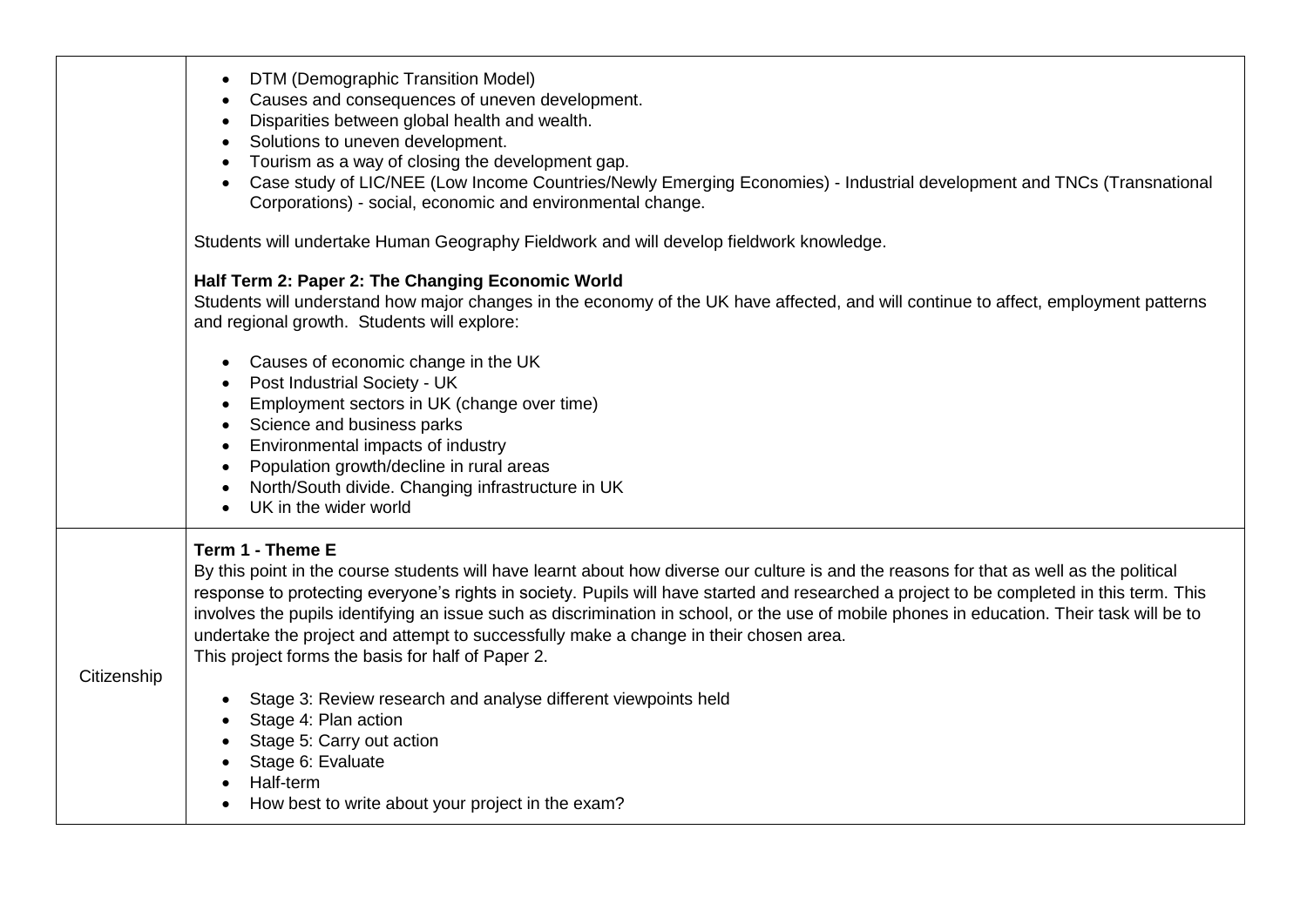| Spanish             | <b>Half Term 1: Culture</b><br>Students will learn to discuss the theme of identity and culture through mealtimes, daily routine, illnesses, food and festivals.                                                                                                                                                                                                                      |
|---------------------|---------------------------------------------------------------------------------------------------------------------------------------------------------------------------------------------------------------------------------------------------------------------------------------------------------------------------------------------------------------------------------------|
|                     | Students will learn:<br>Reflexive verbs, Estar and tener for illnesses.<br>The passive and avoiding the passive<br>Irregular verbs in the preterite tense (tener, poner, poder, venir, traer, decir)<br>$\bullet$<br>Expressions followed by the infinitive (para, al, sin, antes de, después de )<br>$\bullet$<br>Half Term 2: Jobs and Future Employment<br>Students will learn to: |
|                     | Talk about jobs, work experience, what you do to earn money, summer jobs and future plans<br>Students will learn:<br>Masculine and feminine noun endings<br>$\bullet$                                                                                                                                                                                                                 |
|                     | The use of indefinite articles<br>$\bullet$<br>The conditional tense<br>$\bullet$<br>Solía  Future plans (using quiero, tengo la intención de, espero, pienso, voy a, me gustaría)                                                                                                                                                                                                    |
| German              | Half term 1: Holidays<br>Students will learn about countries and holiday locations, weather, types of holiday, describing past holidays, holiday plans, describing<br>towns, pros and cons of towns<br>Grammar:<br>Prepositions in / nach / an,<br>wenn clauses,<br>should / would / could do                                                                                         |
|                     | Half term 2: World of Work<br>Students will learn about jobs, places of work, hours and pay, work experience, job descriptions, applying for jobs, dream job, why learn<br>foreign languages<br>Grammar:<br>Masculine and feminine nouns,<br>past tense modal verbs,<br>umzu<br>$\bullet$                                                                                             |
| Computer<br>Science | Students will learn about network security, computer ethics, robust programs, programming languages and IDE.<br>Students will learn how to prevent cyber-attacks:                                                                                                                                                                                                                     |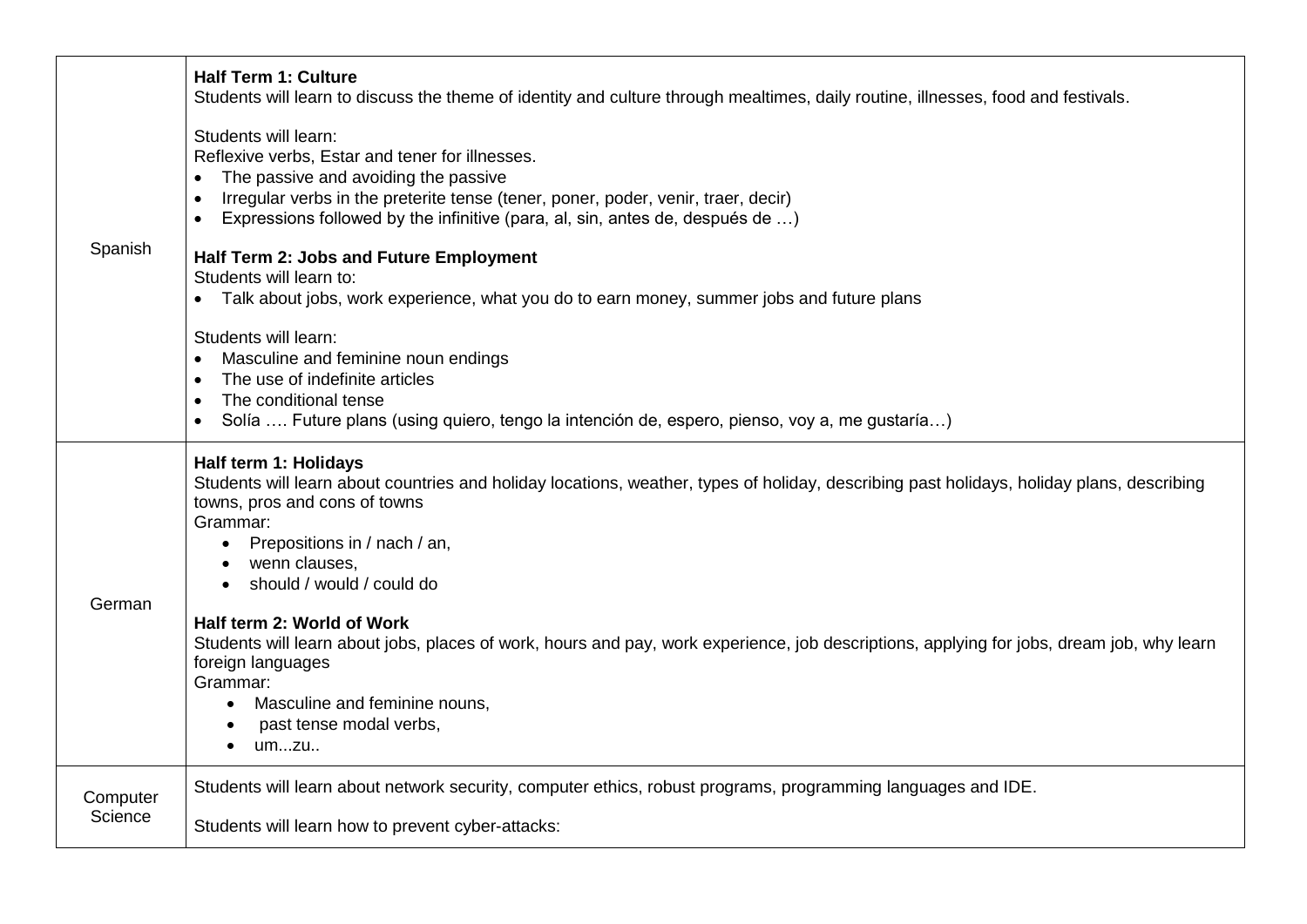|               | The threats posed to devices/systems<br>The knowledge / principles of each form of attack<br>Common prevention methods<br>The Impacts of digital technology on wider society<br>Legislation relevant to Computer Science                                                                                                                                                                                                                                                                                                                                                                                                                                                                                                                                                                                                                                                                                                                                                                                                                                                                                                                                                                                                                                          |
|---------------|-------------------------------------------------------------------------------------------------------------------------------------------------------------------------------------------------------------------------------------------------------------------------------------------------------------------------------------------------------------------------------------------------------------------------------------------------------------------------------------------------------------------------------------------------------------------------------------------------------------------------------------------------------------------------------------------------------------------------------------------------------------------------------------------------------------------------------------------------------------------------------------------------------------------------------------------------------------------------------------------------------------------------------------------------------------------------------------------------------------------------------------------------------------------------------------------------------------------------------------------------------------------|
|               | Students will learn how to create robust programs:<br>What should be considered to ensure that a program caters for all likely input values<br>$\bullet$<br>How to deal with invalid data in a program<br>Why commenting is useful and how to apply this appropriately<br>The purpose of testing<br>The types of testing<br>Using suitable test data<br>Characteristics and purpose of different levels of programming language<br>The purpose of translators<br>The characteristics of a compiler and an interpreter<br>Common tools and facilities available in an Integrated Development Environment (IDE)                                                                                                                                                                                                                                                                                                                                                                                                                                                                                                                                                                                                                                                     |
| <b>IMedia</b> | Term 1: Developing video game concepts<br>Students will learn how to<br>Create a professional proposal for a new computer game.<br>Create visualisation diagrams for your game design.<br>Save your files in a ordered and structure way.<br>Use consistent naming conventions.<br>Demonstrate understanding of current legislation and how it affects your work.<br>Term 2:<br>Students will be use the planning skills developed throughout Year 10 to develop a multimedia product that meets the needs outlined in<br>the OCR set assignments. This will comprise tasks, broken down as follows:<br>Task 1: Identify Interactive Multimedia Products:<br>Investigate the range of interactive multimedia products available and where they are used<br>$\bullet$<br>Identify design principles used with interactive multimedia products<br>Identify the hardware, software and peripherals required to create and view interactive multimedia products<br>Identify the different types of connection which can be used to access interactive multimedia products<br>Explain the limitations of connections, bandwidth and transfer speeds required to access interactive multimedia products<br>Include suitable file formats for use on different platforms |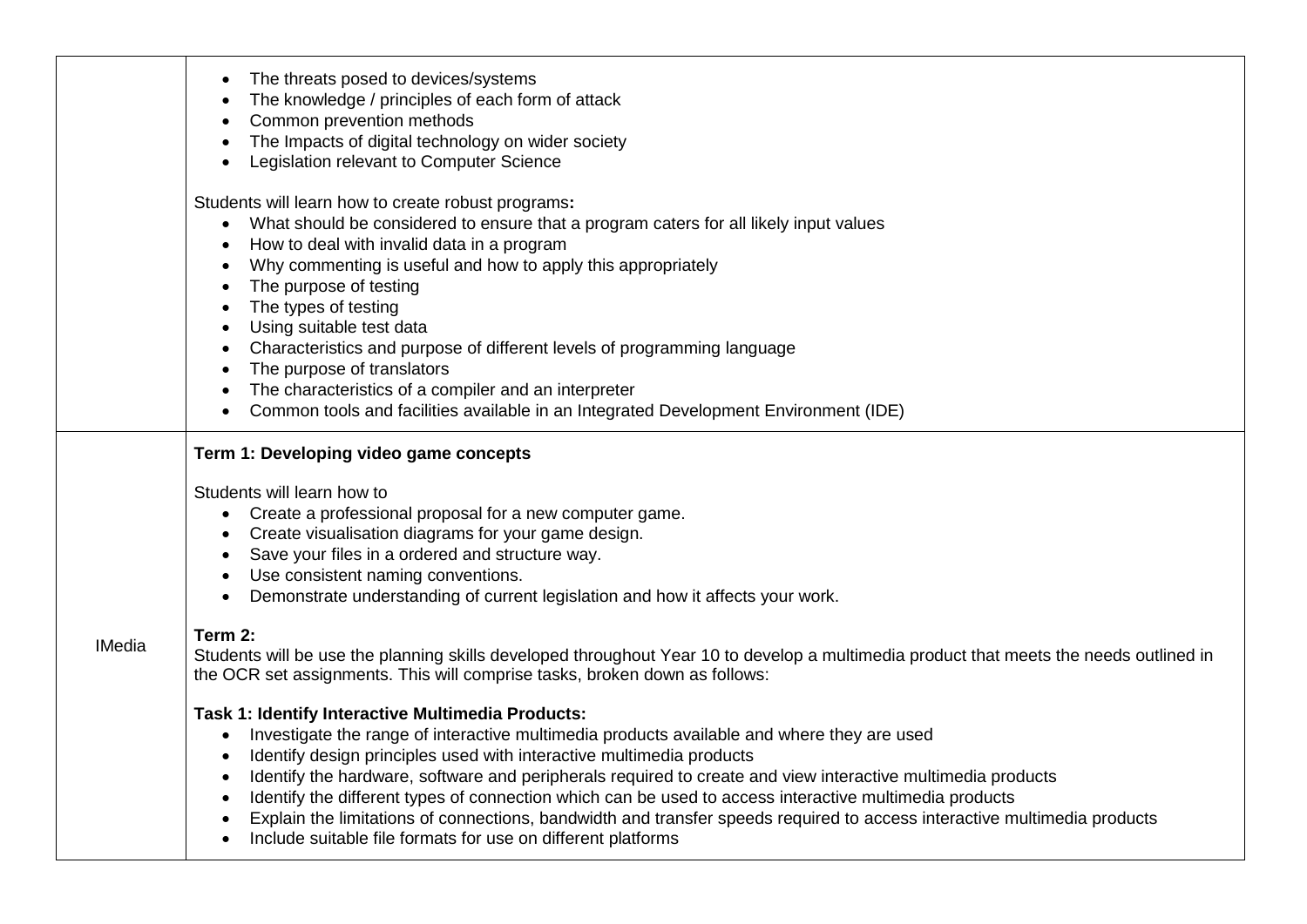|          | Task 2: Plan the interactive multimedia product:<br>Consider the client requirements based on the brief<br>$\bullet$<br>Identify the target audience, and what they will want from the interactive multimedia product.<br>$\bullet$<br>Produce a work plan for the interactive multimedia product<br>$\bullet$                                                                                                                                                                                                                                                                                                                              |
|----------|---------------------------------------------------------------------------------------------------------------------------------------------------------------------------------------------------------------------------------------------------------------------------------------------------------------------------------------------------------------------------------------------------------------------------------------------------------------------------------------------------------------------------------------------------------------------------------------------------------------------------------------------|
|          | Identify the resources which will be needed to create an interactive multimedia product<br><b>Exam Preparation</b><br>Revision for the January sitting of the exam<br>Revise Pre production documents<br>Revise Hardware and software<br>Revise Legisation<br>Revise work plans                                                                                                                                                                                                                                                                                                                                                             |
| Art      | <b>Personal Portfolio Preparation</b><br>Students are developing and refining their Personal Portfolios. Students will be exploring and developing their own personal themes whilst<br>producing sensitive, articulate and detailed observational work that demonstrates an embedded knowledge of the formal elements. They<br>will be learning to critically analyse artists' work and produce a thought provoking visual analysis in a refined way. Students will be able to<br>exploit the qualities of materials independently and skilfully through experimentation and be able to critically evaluate and articulate the<br>outcomes. |
| Graphics | Students will develop their projects towards a final outcome worth 25% of their final Personal Portfolio grade.<br>Half Term 1:<br>Have completed the following sections of their NEA:<br>Section A: Identifying and investigating design possibilities<br>Section B: Producing a design brief and specification<br>Theory recap:<br>• New and emerging technologies.<br>Half Term 2:<br>Have completed the following sections of their NEA:<br>Section C: Generating design ideas<br>Section D: Developing design ideas<br>Theory recap and preparing for mock exam:<br>Design principles                                                  |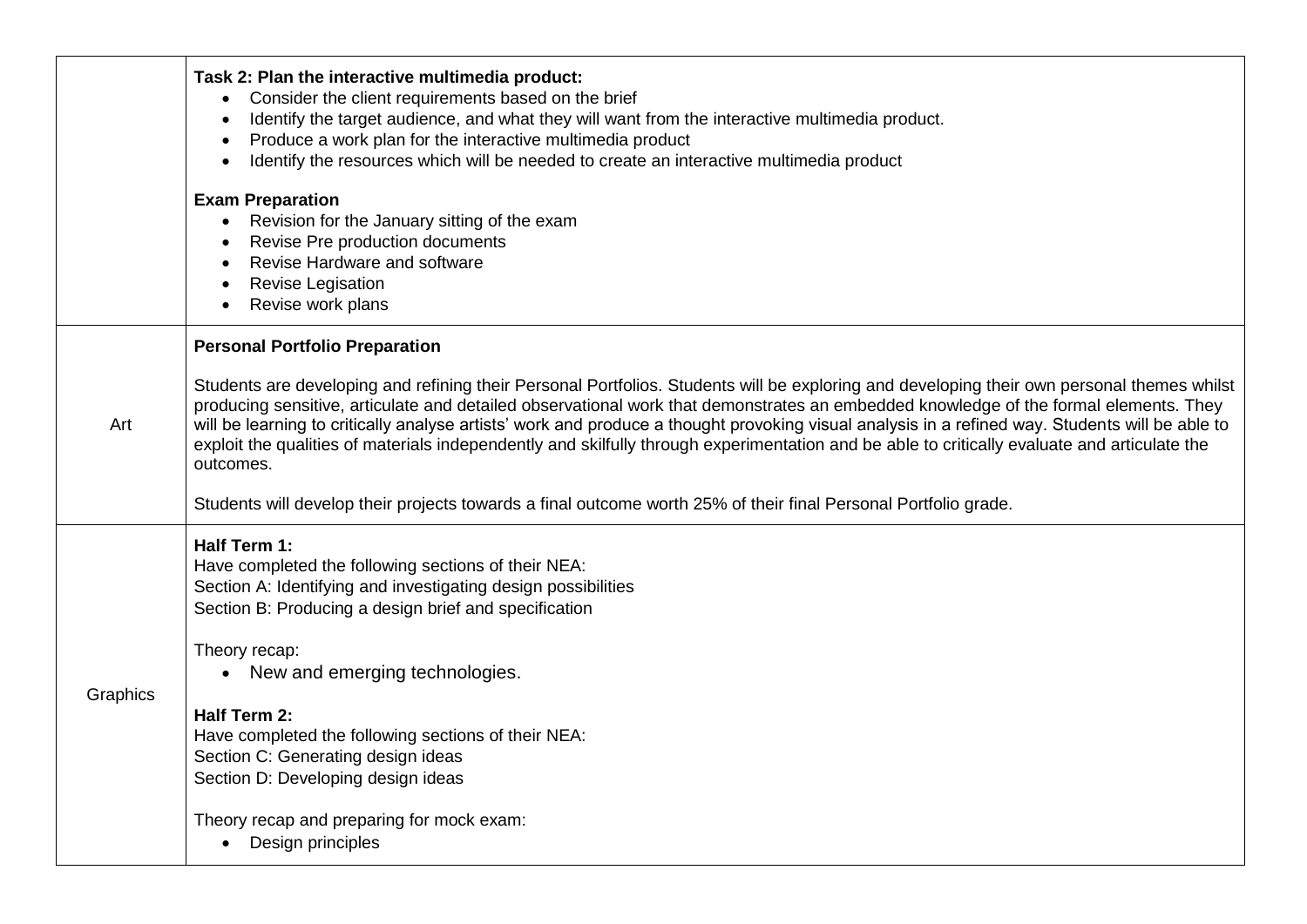|      | Materials and their working properties.<br>$\bullet$                                                                                                                                                                                                         |
|------|--------------------------------------------------------------------------------------------------------------------------------------------------------------------------------------------------------------------------------------------------------------|
|      | Half Term 1:                                                                                                                                                                                                                                                 |
|      | Students will start the year by practicing several higher skilled recipes to further develop and embed their food preparation and cooking<br>skills.                                                                                                         |
|      | Students will recap section 3.2 of the specification. Students will be taught the content again and exam questions will be answered at the<br>end of a topic. Homework will coincide with this learning. Students will recap:                                |
|      | Macronutrients<br>$\bullet$<br>Micronutrients<br>$\bullet$<br>Healthy eating guidelines<br>$\bullet$                                                                                                                                                         |
|      | Nutritional needs of different age groups<br>$\bullet$<br>Nutritional needs for health (major diet related health risks).<br>$\bullet$<br>Energy needs (BMR/PAL)<br>$\bullet$                                                                                |
| Food | NEA 2 Focus - 50% of overall grade. Briefs released. Students introduced to their brief. Students to make a very good start on<br>$\overline{\phantom{a}}$<br>Section A of the NEA. Research to be completed. Questionnaires to be completed over half term. |
|      | Half term 2:                                                                                                                                                                                                                                                 |
|      | Students will start this half term with a real focus on NEA 2. Students to complete the below parts of NEA before Christmas:                                                                                                                                 |
|      | Section A - selecting dishes table<br>$\bullet$                                                                                                                                                                                                              |
|      | 3 x cooking trials completed<br>Section B write up.                                                                                                                                                                                                          |
|      | Exam topics focus this half term are to:                                                                                                                                                                                                                     |
|      | Consolidate nutritional knowledge<br>$\bullet$                                                                                                                                                                                                               |
|      | Learn about nutritional software<br>$\bullet$<br>3.5.1 - Factors affecting food choice – food marketing, fair trade, religious and cultural diets.                                                                                                           |
|      | $\bullet$<br>Primary and secondary processing (milk processing and cheesemaking)<br>$\bullet$                                                                                                                                                                |
|      | Seneca homework coincides with learning.                                                                                                                                                                                                                     |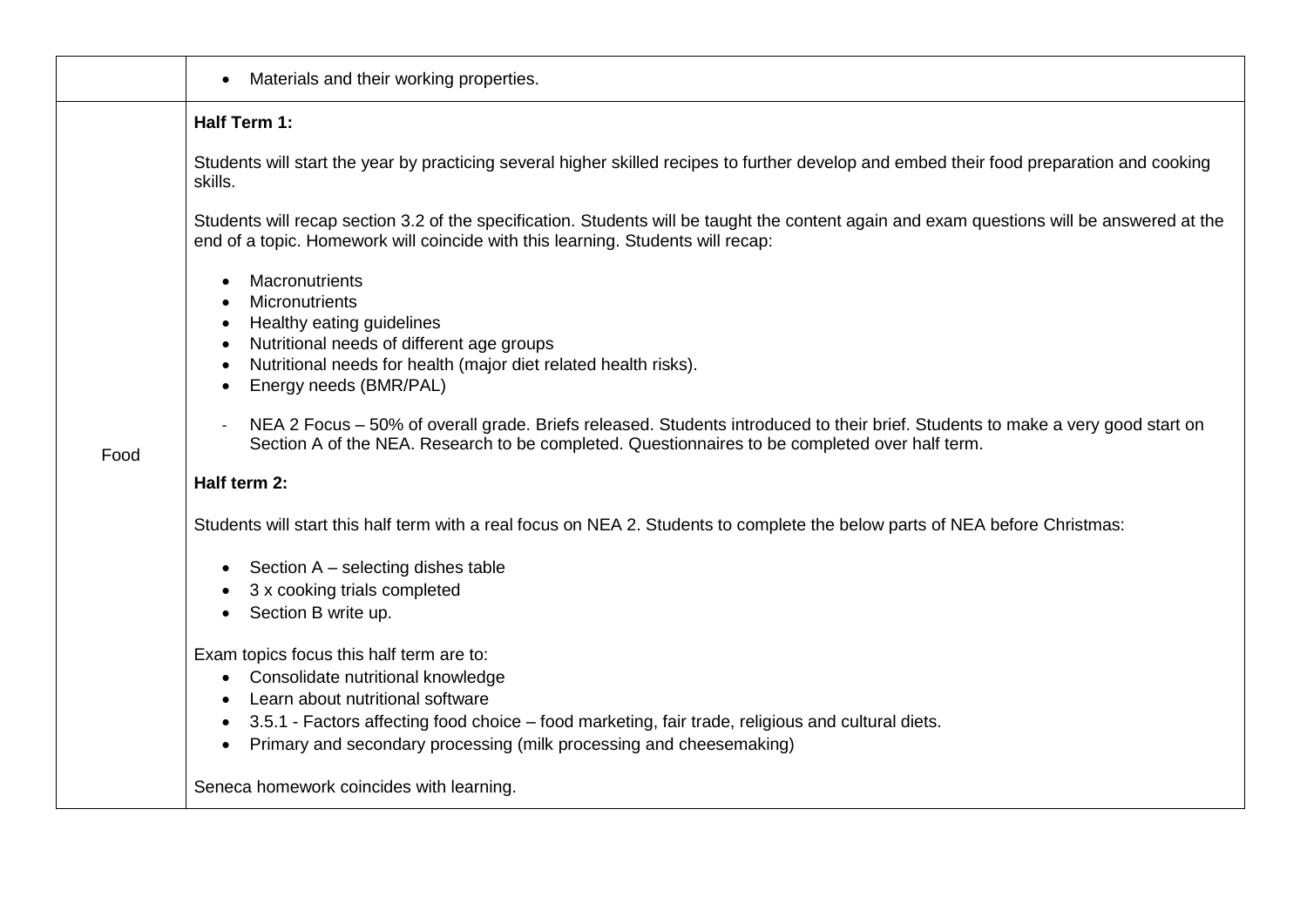|                               | Half Term 1:<br>Have completed the following sections of their NEA:<br>Section A: Identifying and investigating design possibilities<br>Section B: Producing a design brief and specification<br>Theory recap:<br>Materials and their working properties                                                                                                                                                                                                                                                                                                                                                                                                                                                                                                                                                                                                                                                                                                                                                                                                                                                                                                                                        |
|-------------------------------|-------------------------------------------------------------------------------------------------------------------------------------------------------------------------------------------------------------------------------------------------------------------------------------------------------------------------------------------------------------------------------------------------------------------------------------------------------------------------------------------------------------------------------------------------------------------------------------------------------------------------------------------------------------------------------------------------------------------------------------------------------------------------------------------------------------------------------------------------------------------------------------------------------------------------------------------------------------------------------------------------------------------------------------------------------------------------------------------------------------------------------------------------------------------------------------------------|
| Resistant<br><b>Materials</b> | Commercial manufacture<br>Half Term 2:<br>Have completed the following sections of their NEA:<br>Section C: Generating design ideas<br>Section D: Developing design ideas<br>Theory recap and preparing for mock exam:<br>Industry and enterprise<br>$\bullet$                                                                                                                                                                                                                                                                                                                                                                                                                                                                                                                                                                                                                                                                                                                                                                                                                                                                                                                                  |
|                               | Sustainability and the environment                                                                                                                                                                                                                                                                                                                                                                                                                                                                                                                                                                                                                                                                                                                                                                                                                                                                                                                                                                                                                                                                                                                                                              |
| <b>PE</b>                     | Students will be tackling complex and demanding physical activities. They should get involved in a range of activities that develops<br>personal fitness and promotes an active, healthy lifestyle.<br>Pupils should be taught to use and develop a variety of tactics and strategies to overcome opponents in team and individual games. They<br>will further develop their technique and improve their performance in other competitive sports. They will take part in a range of<br>environments which present intellectual and physical challenges, which encourage pupils to work in a team, building on trust and<br>developing skills to solve problems, either individually or as a group.<br>They will evaluate their performances compared to previous ones and demonstrate improvement across a range of physical activities to<br>achieve their personal best and continue to take part regularly in competitive sports and activities outside school through community links<br>or sports clubs. The students will also have the opportunity to explore and focus on options that they may pursue outside of school which<br>will explicitly link to their lifelong participation. |
|                               | Students are applying the principles of personal training to a fitness training programme specific to them.                                                                                                                                                                                                                                                                                                                                                                                                                                                                                                                                                                                                                                                                                                                                                                                                                                                                                                                                                                                                                                                                                     |
| <b>BTEC SPORT</b>             | Design a six-week personal fitness training programme which is suited to the students specific sporting goals and objectives.<br>$\bullet$<br>Know about the musculoskeletal system and cardiorespiratory system and the effects on the body during fitness training.<br>Implement the six-week self-designed personal fitness training programme to achieve own goals and objectives<br>Review a personal fitness training programme.<br>٠                                                                                                                                                                                                                                                                                                                                                                                                                                                                                                                                                                                                                                                                                                                                                     |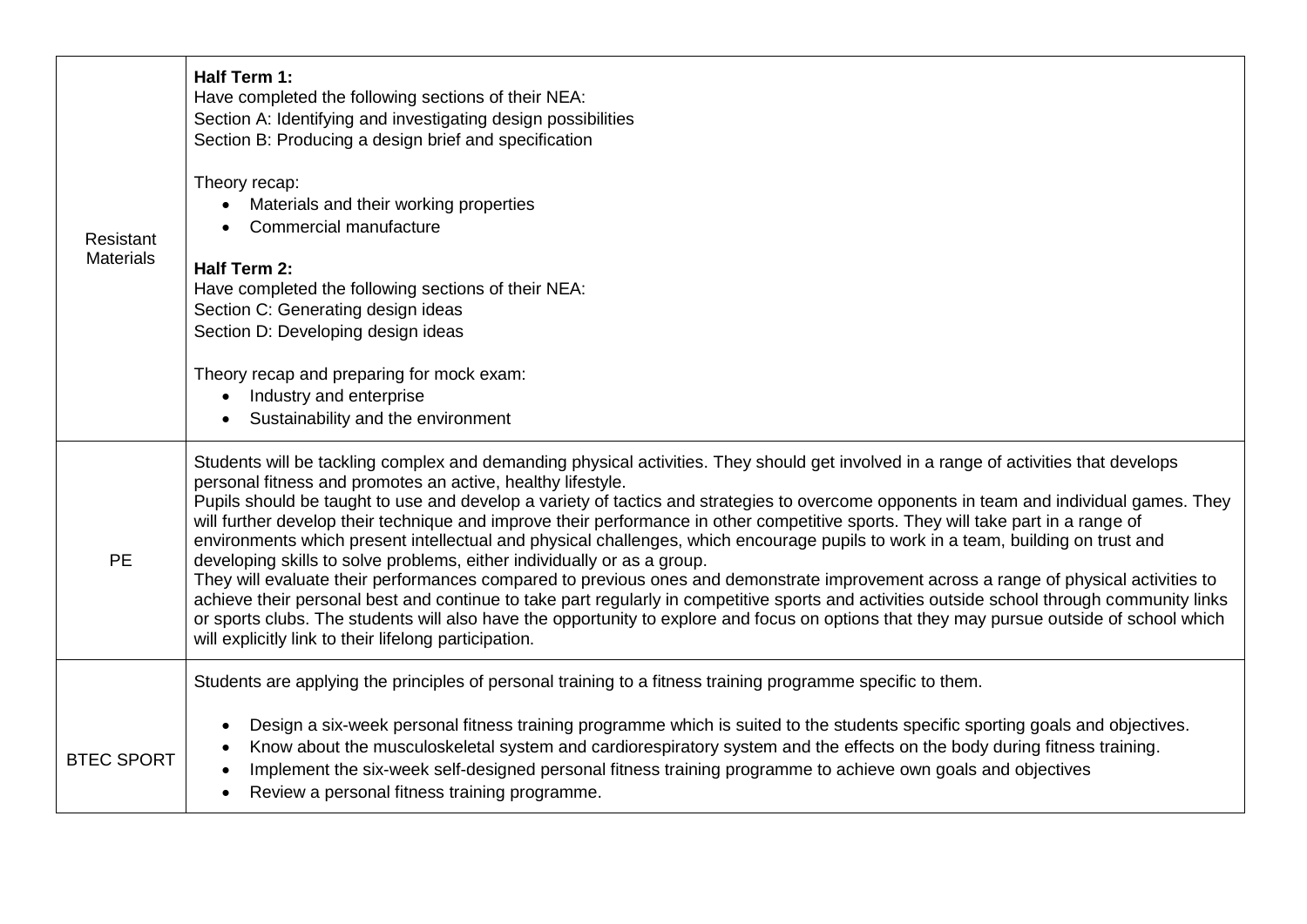|                           | Students are to working on two units for Btec:                                                                                                                                                                                                                                                                                                                                                                                         |
|---------------------------|----------------------------------------------------------------------------------------------------------------------------------------------------------------------------------------------------------------------------------------------------------------------------------------------------------------------------------------------------------------------------------------------------------------------------------------|
| <b>Music</b>              | Unit 2 - Students are starting work on Unit 2-Managing a Music Product.                                                                                                                                                                                                                                                                                                                                                                |
|                           | Unit 1 – Students are working on gaps in knowledge to take the exam in January, if needed.                                                                                                                                                                                                                                                                                                                                             |
| Health and<br>Social Care | Students will be exploring how factors can affect an individual's health and wellbeing positively or negatively.<br>They will learn the definition of health and wellbeing: a combination of physical health and social and emotional wellbeing, and not just the<br>absence of disease or illness. They will also explore the different physical, social, economic and environmental factors that can affect<br>health and wellbeing: |
|                           | Genetic Inheritance<br>Diet and Exercise<br><b>Recreational Drugs</b><br>$\bullet$<br>Personal hygiene<br>Relationships<br>$\bullet$<br>Religion<br>$\bullet$<br>Economic situation<br>Employment<br>$\bullet$<br>Housing conditions<br>Students will have explored the features of health and wellbeing improvement plans. They will understand the importance of a person-                                                           |
|                           | centred approach that takes into account an individual's needs, wishes and circumstances.<br>Students will learn about physiological and lifestyle Indicators: blood pressure, peak flow and BMI measurements. They will also interpret<br>information regarding smoking, alcohol consumption and lifestyle choices.                                                                                                                   |
|                           | Component 3 Synoptic Exam Unit                                                                                                                                                                                                                                                                                                                                                                                                         |
| Child<br>Development      | Students will investigate how a child learns and develops and adapt activities to support the inclusion of all children in play for learning<br>and development                                                                                                                                                                                                                                                                        |
|                           | A01 Student will be learning about adaptations that may need to be made to activities for children in order to support learning and<br>development, promote inclusion and be aware of the role of the adult in managing safe environments                                                                                                                                                                                              |
|                           | A02 Students will be required to demonstrate understanding of the types of adaptations that may need to be made to activities due to a<br>child's individual circumstances and environmental risks and hazards that may impact children's learning and development                                                                                                                                                                     |